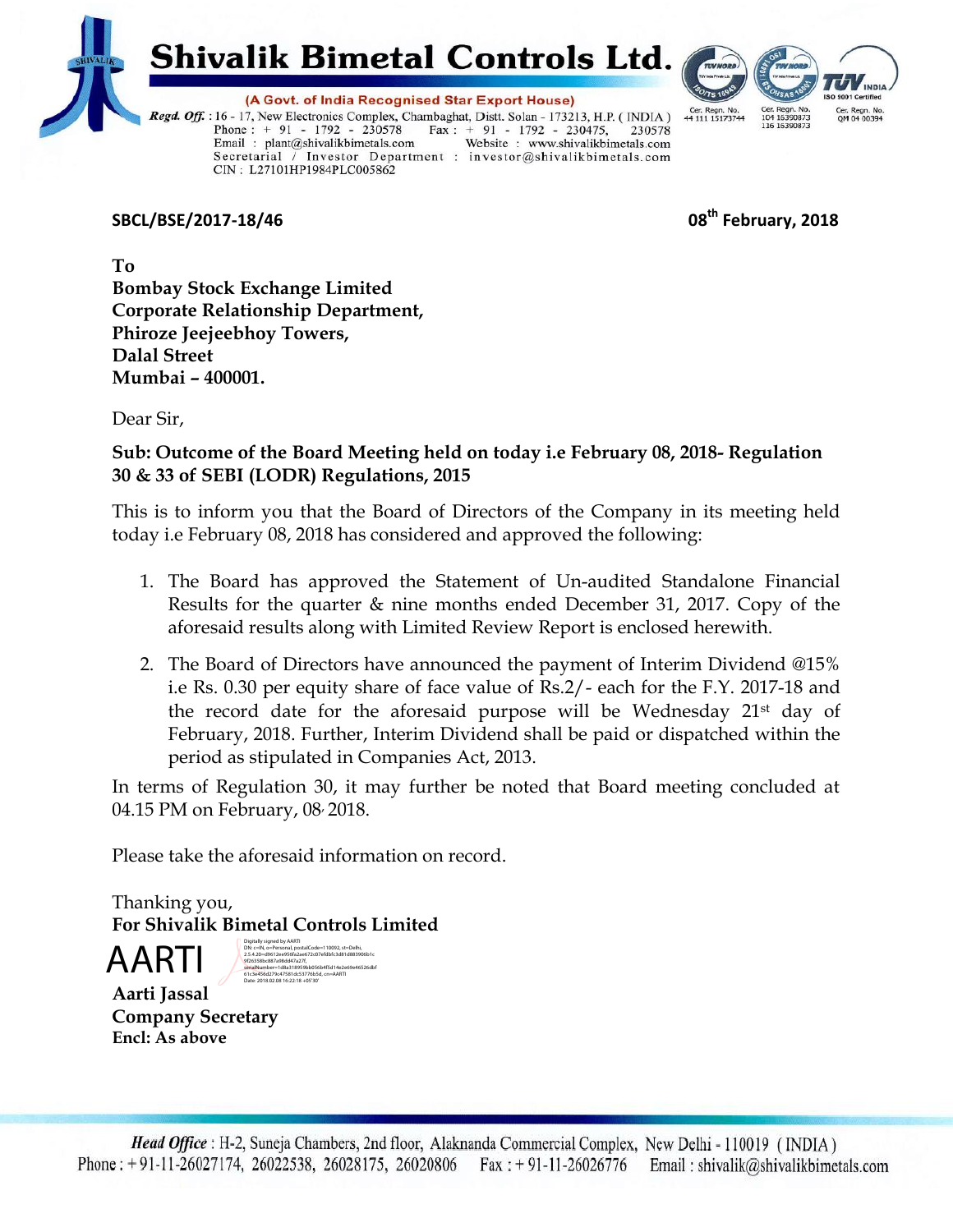# **ARORA GUPTA & Co.**

**Chartered Accountants** 

HO: Plot- Gole Market Rudrapur Distt. (USN) UK, 263153 BO: Amar Colony, Lajpat Nagar, New Delhl +91 9012474456/ 7417078880 aroragupta.ca@gmail.com

Independent Auditor's Review Report on Standalone Quarterly Financial Results of the Company Pursuant to the Regulation 33 of the SEBI (Listing Obligations and Disclosure **Requirements) Regulations, 2015** 

## To the Board of Directors of Shivalik Bimetal Control Limited

- 1. We have reviewed the accompanying Statement of Standalone Unaudited Results ("the financial results") of Shivalik Bimetal Controls Limited ("the Company") for the quarter and nine months ended 31st December 2017 ("the Statement"), attached herewith, being submitted by the Company pursuant to the requirements of Regulation 33 and Regulation 52 of the Securities and Exchange Board of India (Listing Obligations and Disclosure Requirements) Regulations, 2015. These financial results are the responsibility of the Company's management and have been approved by the Board of Directors. Our Responsibility is to issue a report on the statement based on our review.
- 2. We Conducted our review in accordance with the standard on Review Engagement (SRE) 2410 "Review of Interim Financial Information Performed by the Independent Auditor of the Entity" issued by the Institute of Chartered Accountants of India. This Standard requires that we plan and perform to review to obtain moderate assurance as to whether the financial results are free of material misstatement. A review is limited primarily to inquiries of the company personnel and analytical procedures applied to financial data and thus provide less assurance than an audit. We have not performed and audit and accordingly, we do not express and audit opinion.
- 3. Based on our review conducted as above, nothing has come to our attention that causes us to believe that the accompanying financial results, prepared in accordance with applicable Indian Accounting Standards ("Ind AS") prescribed under Section 133 of Companies Act, 2013 and other recognised accounting practices and policies, has not disclosed the information required to be disclosed in terms of Regulation 33 and Regulation 52 of Securities and Exchange Board of India (Listing Obligations and Disclosure Requirements) Regulations, 2015 and SEBI Circular dated 5 July 2016 including the manner in which it is to be disclosed, or that it contains any material misstatement.

For and On Behalf Of; ARORA GUPTA & Co. **Chartered Accountants** Firm Registration No.: 021313C

AMIT ARORA

Partner Membership No.: 514828

Place: New Delhi Date: 8<sup>th</sup> February 2018.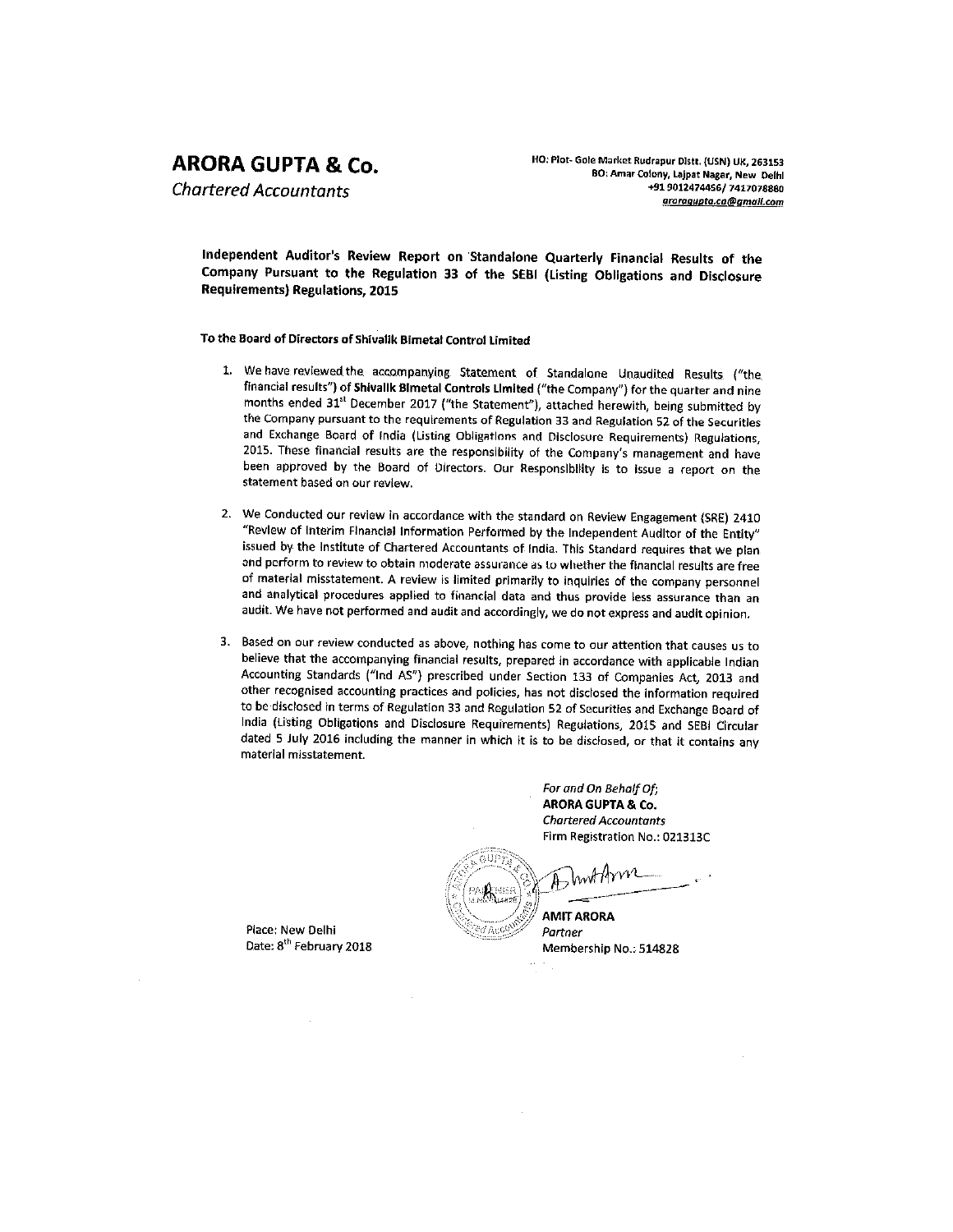

### SHIVALIK BIMETAL CONTROLS LIMITED

Regd. Office: 16-18, New Electronics Complex

Chambaghat, Solan (Himachal Pradesh)-173213

CIN: L27101HP1984PLC005862

STATEMENT OF UNAUDITED STANDALONE FINANCIAL RESULTS FOR THE QUARTER AND NINE MONTHS ENDED 31ST DECEMBER, 2017 (₹ in lacs, excent EPS)

|                | Particulars                                                                               | Quarter Ended            |                          |                          | <b>Nine Months Ended</b> |                          |
|----------------|-------------------------------------------------------------------------------------------|--------------------------|--------------------------|--------------------------|--------------------------|--------------------------|
|                |                                                                                           | 31.12.17                 | 30.09.17                 | 31.12.16                 | 31.12.17                 | 31.12.16                 |
| S No.          |                                                                                           | Unaudited                | Unaudited                | Unaudited                | Unaudited                | Unaudited                |
|                |                                                                                           |                          |                          |                          |                          |                          |
| 1.             | Revenue from Operations                                                                   | 4,166.16                 | 3,797.00                 | 3,291.76                 | 11,855.33                | 9,264.98                 |
| $\overline{2}$ | Other Income                                                                              | 114.07                   | 31,09                    | 57.61                    | 187.10                   | 138.12                   |
| 3.             | Total Income (1+2)                                                                        | 4,280.23                 | 3,828.09                 | 3,349.37                 | 12,042.43                | 9,403.10                 |
| 4.             | Expenses                                                                                  |                          |                          |                          |                          |                          |
|                | a) Cost of materials consumed                                                             | 2,503.86                 | 2,161.54                 | 1,626.24                 | 6,634.62                 | 4,831.18                 |
|                | b) Excise Duty                                                                            |                          | e.                       | 162.30                   | 197.71                   | 514.91                   |
|                | c) Purchase of stock-in-trade                                                             |                          |                          |                          |                          |                          |
|                | d) Changes in inventories of finished goods and work in progress                          | (313.80)                 | (166.69)                 | (21.53)                  | (512.33)                 | (190.05)                 |
|                | e) Employees benefit expense                                                              | 361.19                   | 350.53                   | 313.65                   | 1,053.85                 | 901.34                   |
|                | f) Finance costs                                                                          | 71.89                    | 76,77                    | 72.93                    | 207.85                   | 203,82                   |
|                | g) Depreciation and amortisation expense                                                  | 116.42                   | 113.52                   | 114,67                   | 341.47                   | 336.93                   |
|                | h) Other expenses<br>Total expenses                                                       | 1,067.79                 | 848.82                   | 661.70                   | 2,615.16                 | 1,828.06                 |
|                |                                                                                           | 3,807.35                 | 3,384.49                 | 2,929.96                 | 10,538.33                | 8,426.19                 |
| 5.             | Profit from Operations before Exceptional Items and Tax (3-4)                             | 472.88                   | 443.60                   | 419,41                   | 1,504.10                 | 976.91                   |
| 6.             | Exceptional Items- (Income)/Expense                                                       | (0.60)                   | ÷                        | 96.93                    | (0.85)                   | 104.70                   |
| 7.             | Profit before Tax (5-6)                                                                   | 473.48                   | 443.60                   | 322,48                   | 1,504.95                 | 872,21                   |
| 8.             | Tax expense                                                                               |                          |                          |                          |                          | $\overline{\phantom{a}}$ |
|                | a) Current Tax                                                                            | 117.50                   | 5.00                     | 175.00                   | 327.50                   | 345.00                   |
|                | b) Deffered Tax                                                                           | 49.48                    | 92.59                    | (6.42)                   | 143.69                   | (19.32)                  |
|                | <b>Total Tax Expenes</b>                                                                  | 166.98                   | 97.59                    | 168.58                   | 471.19                   | 325.68                   |
| 9.             | Net Profit for the Period (7-8)                                                           | 306.50                   | 346.01                   | 153.90                   | 1,033.76                 | 546.53                   |
| 10.            | Other Comprehensive Income                                                                |                          |                          |                          |                          |                          |
|                | a) i) Items that will not be reclassified to Profit & loss                                | ×                        | $\overline{\phantom{a}}$ | ¥                        | $\overline{\phantom{a}}$ | ¥.                       |
|                | ii) Income Tax related to the above                                                       | $\overline{\phantom{a}}$ | ۰                        | $\overline{\phantom{a}}$ | ×.                       | $\sim$                   |
|                | b) i) Items that will be reclassified to Profit & loss                                    | Ξ                        | $\overline{a}$           | ÷                        | ÷.                       | $\overline{\phantom{a}}$ |
|                | ii) Income Tax related to the above                                                       | ψ                        | š                        | ×                        | u,                       | Ψ                        |
|                | Total other comprehensive Income for the period(a(i+ii)+b(i+ii)                           | u,                       | $\bar{a}$                | ż                        | ¥,                       | $\overline{\phantom{a}}$ |
| 11.            | Total Comprehensive Income for the period (9+10)                                          | 306.50                   | 346.01                   | 153.90                   | 1,033.76                 | 546.53                   |
| 12.            | Paid-up equity share capital                                                              |                          |                          |                          |                          |                          |
|                | (Face Value of the Share ₹ 2/- Each)                                                      | 768.06                   | 384.03                   | 384.03                   | 768.06                   | 384.03                   |
| 13.            | Reserves(excluding Revaluation Reserves) as per audited<br>balance sheet of previous year | ÷                        | ÷                        | Φ                        | ÷                        |                          |
| 14.            | Earnings Per Share (Face Value of the share Rs. 2/<br>each)(not annualised)               |                          |                          |                          |                          |                          |
|                | a) Basic*                                                                                 | 0.80                     | 0.90                     | 0.40                     | 2.69                     | 1.42                     |
|                | b) Diluted *                                                                              | 0.80                     | 0.90                     | 0.40                     | 2.69                     | 1.42                     |

\* After considering allotment of Bonus Shares (refer note no 8).

**NOTES:** 

1. The above results for the quarter and nine months ended 31st December, 2017, were reviewed by the Audit Committee in their meeting held on 7th February, 2018 and approved by the Board of Directors at their meeting held on 8th February, 2018. The Statutory Auditors of the company have carried out a Limited Review of the standalone financial results for the quarter and nine months ended 31st December, 2017.

- 2. The Company has adopted Indian Accounting Standards ("Ind AS") w.e.f April 1, 2017 pursuant to notification dt. 16th February, 2015 issued by Ministry of Corporate Affairs, notifying the Companies (Indian Accounting Standards) Rules, 2015. Accordingly, these financial results have been prepared in accordance with Ind AS as prescribed under section 133 of the Companies Act, 2013 read with the relevant rules issued thereunder and in terms of Regulation 33 of Securities and Exchange Board of India (Listing Obligations and Disclosure Requirements) Regulations, 2015 and SEBI Circular dt. 5th July, 2016.
- 3. The date of transition to Ind AS is 1st of April, 2016. The impact of transition has been accounted for in the retained earnings as at 1st April, 2016 and the comparative period results have been restated, accordingly. The figures for the quarter and nine months ended 31st December 2016 are based on previously issued financial results that were reviewed by the erstwhile Auditors as adjusted for differences in the accounting principals adopted by the Company on transition to Ind AS. The Ind AS compliant corrosponding figures for the quarter and nine months ended 31st December 2016 have not been reviewed by the current Statutory Auditors. The Company has excercised necessary due diligence to ensure that such financial results provide a true and fair view of its affairs.
- The Government of India introduced the Goods and Service Tax (CST) with effect from July 01, 2017 which has substituted excise duty and various  $\overline{4}$ other indirect taxes. As per Ind AS 18, Revenue from operations for the quarter ended September 30, 2017 and December 31, 2017 are reported net of GST. Accordingly, the Revenue from Operations (gross sales )figures for the quarter and period ended December 31, 2017 are not comparable with the previous periods presented in the results.

Page 1